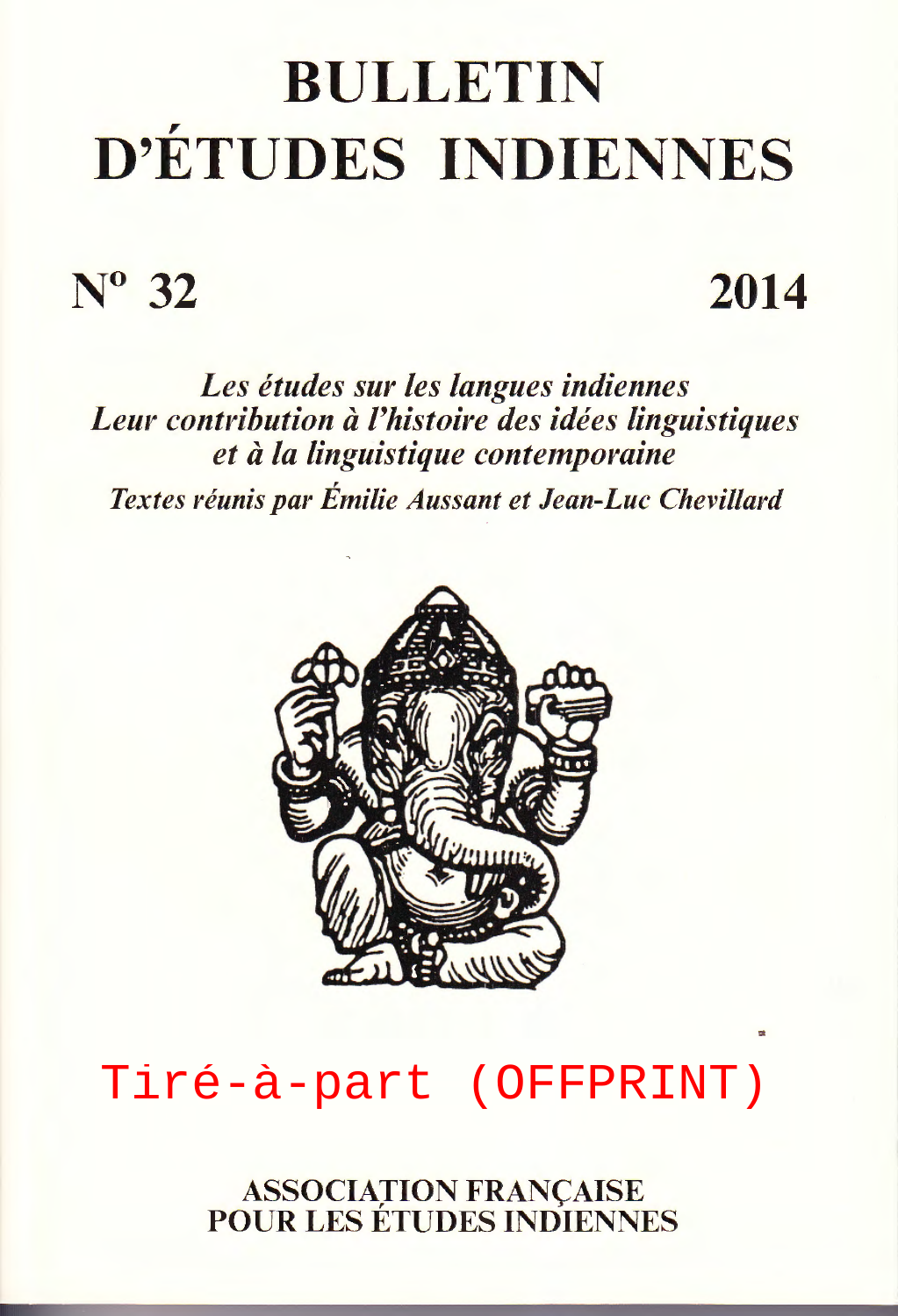# **BULLETIN D'ÉTUDES INDIENNES**

#### Publié par l'Association Française pour les Études Indiennes 52, rue du Cardinal Lemoine, F. 75231 Paris Cedex 05  $(http://www. iran-index.crrs.fr/)$

#### **FONDATEURS** Nalini BALBIR et Georges-Jean PINAULT

Éditeur et responsable de la publication : Nalini BALBIR

Comité de lecture :

Stephanie W. Jamison, UCLA; Georges-Jean Pinault, Paris; Marie-Claude Porcher, Paris ; Junko Sakamoto-Goto, Sendai.

 $N^{\circ}$  32 en un volume ISSN 0761-3156 Parution et dépôt légal : 4<sup>ème</sup> trimestre 2015.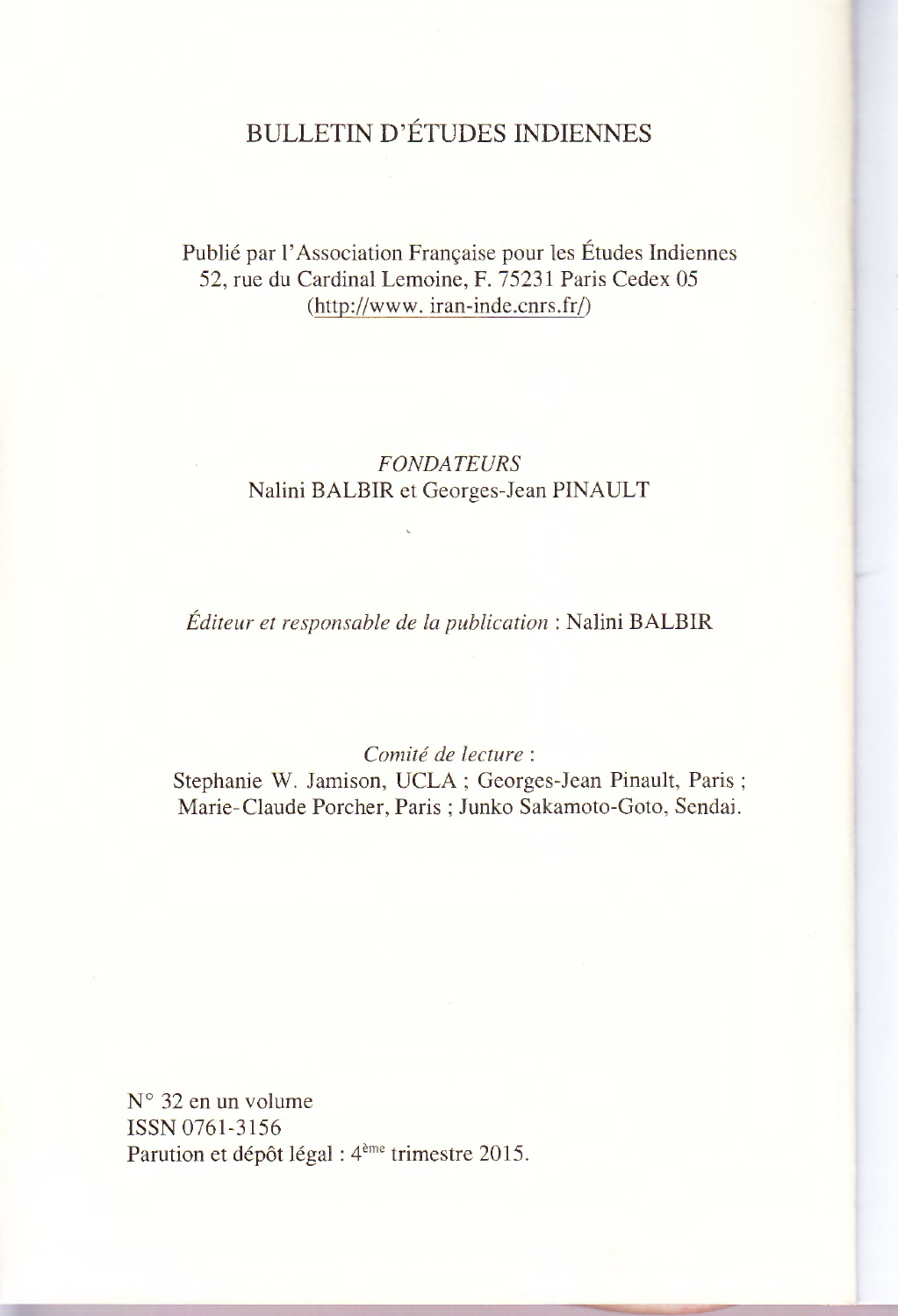# Johannes BRONKHORST

# Deviant voices in the history of Pāninian grammar

The philologist who occupies himself with Indian texts has to work with texts that have survived until today. This is a truism, but one whose implications are not always fully realised. Texts in the Indian subcontinent that were composed more than just a few centuries ago and were not chiseled into stone or engraved on copper have only survived if they were regularly copied. Manuscripts that are more than five centuries old are exceptional in India, and most do not live as long as that. I do not know the average life expectancy of a manuscript in India; I am sure that it varies a lot from region to region depending on climatic and other conditions. I am however certain that for texts that were composed more than a thousand years ago we depend, with rare exceptions, on manuscripts that were copied from earlier manuscripts.

The implication of this well-known state of affairs is that texts that are no longer copied from a certain date onward do not leave surviving copies. The question whether these texts were or were not widely read in their time is irrelevant. All that counts is the interest for the text during subsequent centuries. Texts that were once important and widely studied may yet have disappeared for the simple reason that later generations were not interested in copying them. It follows that we, modern researchers, only get to see texts that have passed through the filter of history. This filter of history has nothing to do with an active suppression or indexation of texts. Texts did not need to be prohibited in order to disappear. They disappeared all of their own, because no one bothered to copy them.

To get a clear picture of what I am talking about, consider Buddhism. This religion was once extremely important in India, and many aspects of Indian culture have been deeply influenced by it. And yet, if we had no other sources about Buddhism at our disposal than the ones that have survived in Hindu India, our knowledge about its role in the subcontinent would be minimal. Most of what we know about Indian Buddhism we owe to its survival in the margins of the subcontinent and especially outside it. If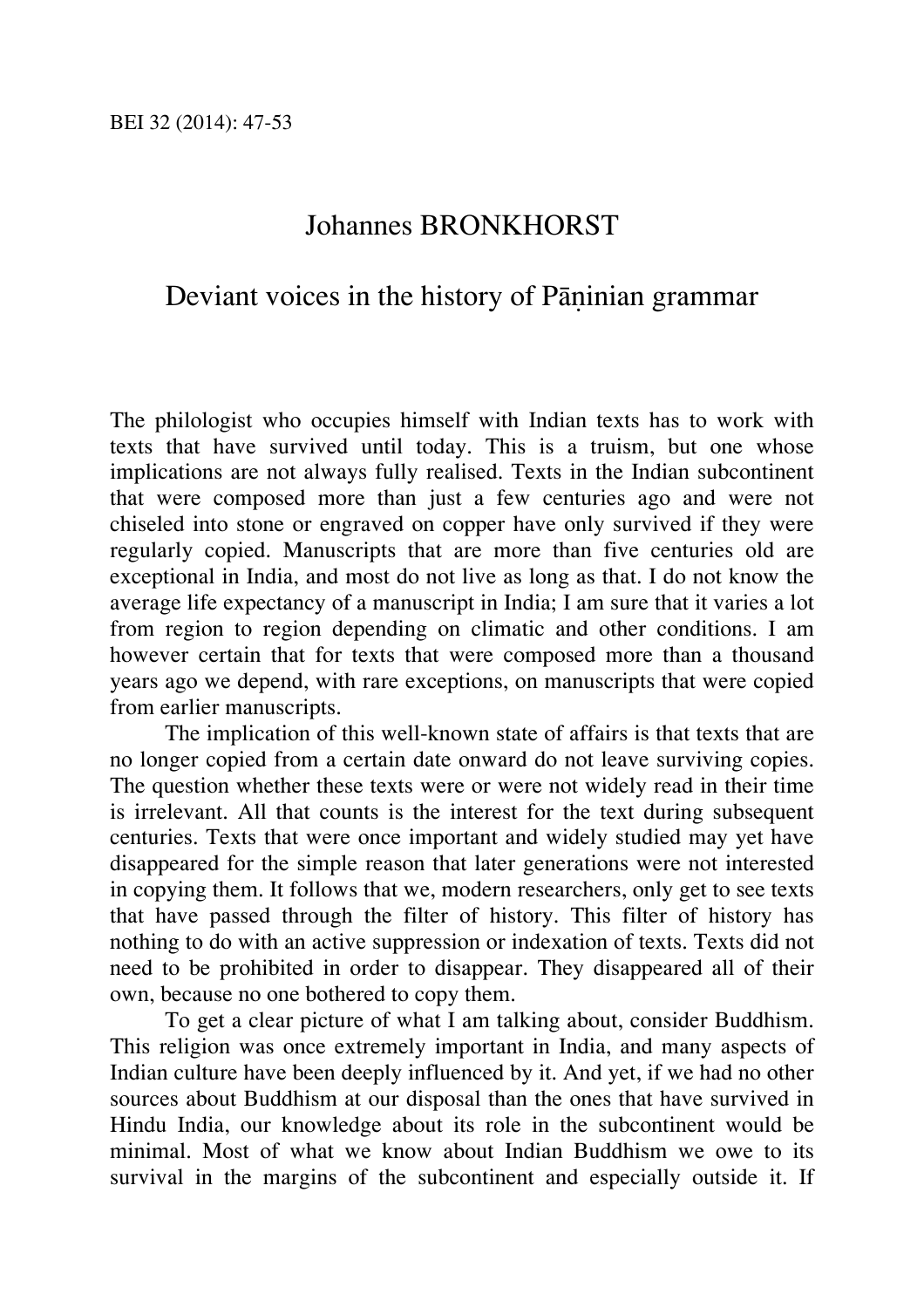Buddhism had not survived outside India, our ignorance about its position in Indian history would be enormous.

Ājīvikism is an example of a religion that, like Buddhism, disappeared in India but which, unlike Buddhism, did *not* survive outside the subcontinent.<sup>1</sup> The inscriptional evidence suggests that  $\overline{A}$  jīvikism was not less important than Buddhism at the time of the Mauryas. It survived in South India until the fourteenth or fifteenth century, almost two millenia after its creation. During this long period it may have exerted an influence on other currents of thought.<sup>2</sup> And yet not a single  $\overline{A}$  jūvika text has survived. We know about the existence of this religion through inscriptions, and about its teachings through the criticism which others directed at it.<sup>3</sup> The fact that there were no Ājīvikas for the last five centuries or so may, all by itself, be responsible for the present absence of texts belonging to that school.

Buddhism and Ājīvikism are examples of religions that could not look after their literary traditions in the subcontinent. A philosophical school that disappeared without leaving anything beyond the critical remarks of its opponents is the school of the Cārvākas.4 This school once had a Sūtra text and several commentaries, but only fragments remain in the works of its opponents. All of these examples illustrate that literary traditions that are not looked after — i.e., whose texts are not copied and recopied all the time simply disappear. We know about Cārvākas and Ājīvikas from the literary traditions that *have* survived. This they owe to the circumstance that those surviving traditions considered the two threatening enough to feel obliged to criticize and reject them. In doing so they kept memories alive that might otherwise have been lost altogether.

The situation is more delicate in traditions that *have* survived until today, but which have undergone certain modifications in the process. Subsequent thinkers of a philosophical school, for example, are not always willing to enter into a debate with their predecessors on points where they disagree. Outside critics are not hampered in this manner. This leads to the remarkable situation that, in order to learn about the early history of a particular philosophical school, we may depend as much, sometimes more, on its outside critics than on its representatives whose works have survived. Sāṃkhya is a good example. We know from a variety of non-Sāṃkhya thinkers — among them Bhartrhari, Dharmapāla, Mallavādin, but also the much later (10<sup>th</sup> century) Rāmakaṇṭha — that Sāmkhya had held the view

 $<sup>1</sup>$  Basham, 1951.</sup>

<sup>2</sup> Bronkhorst, 2007b.

<sup>3</sup> See Bronkhorst, 2003; 2007a: 38.

<sup>4</sup> Bronkhorst, 2007a: p. 150.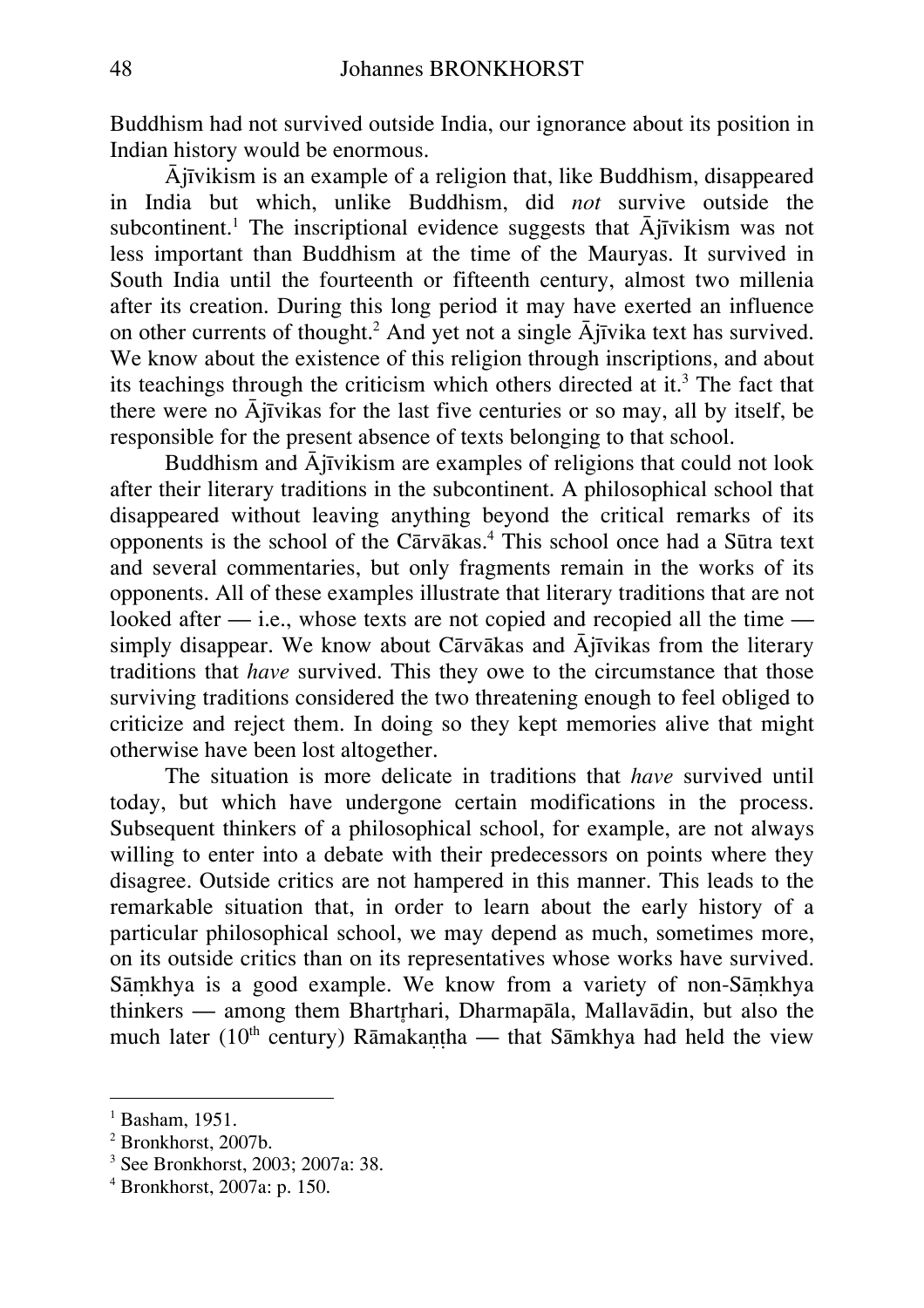that substances are nothing but collections of qualities.5 Nothing of the kind appears in the surviving Sāṃkhya texts. Indeed, there is reason to think that the major change that took place within Sāṃkhya and that resulted in the abandonment of this earlier position was not brought about by a clash of different views, but by a transition inspired by an external challenge. The earlier view was henceforth simply given up by the adherents of the school. Only external critics went on criticizing points of view which the thinkers of the school itself had silently abandoned. These modified views do not only concern substances as collections of qualities, but also the nature of *pradhāna*, one of the key notions of Sāṃkhya. About this earlier conception of *pradhāna* we read, once again, nothing in the surviving school texts. What we know about it we learn from Śaṅkara and other non-Sāṃkhya thinkers<sup>6</sup>

What we can learn from these and other examples can be expressed in a simple phrase: *the winner takes all*. The texts that have survived are the ones that belong to the currents of thought that have been victorious in the long run, for whatever reason. If, as philologists, we decide to limit our attention to the texts that have survived, we take the side of the victors, perhaps unwittingly. Worse, by doing so we run the risk of taking the side of the victorious tradition, which includes projecting back *its* vision of the past. Everyone is of course free to join any tradition that appeals to him or her, but one can have serious doubts whether joining and continuing traditions that happen to have survived is the task of historically oriented academics and university departments.

If we do not wish to fall in the trap to become, in Indian studies, second rate imitation pandits, if we wish to gain a truly historical understanding of, say, the history of Indian thought, we have to think twice before we decide to limit our attention to texts that have survived. In that case we have to do what is possible to obtain information about those whose texts have *not* survived. In many cases that will no doubt be impossible. There may have been currents of thought and practice whose very names have been forgotten. In such cases the modern philologist is helpless. There are other cases where evidence has been preserved, usually in the works of critics. This evidence will always be lacunary and difficult to interpret. This can however be no excuse for ignoring it. Quite on the contrary, it is in many cases our only hope to study our texts historically, i.e., to study the past rather than the selection of texts which more recent tradition imposes upon us.

 $<sup>5</sup>$  Bronkhorst, 1994; Watson, 2010.</sup>

 $6$  Bronkhorst, 2007.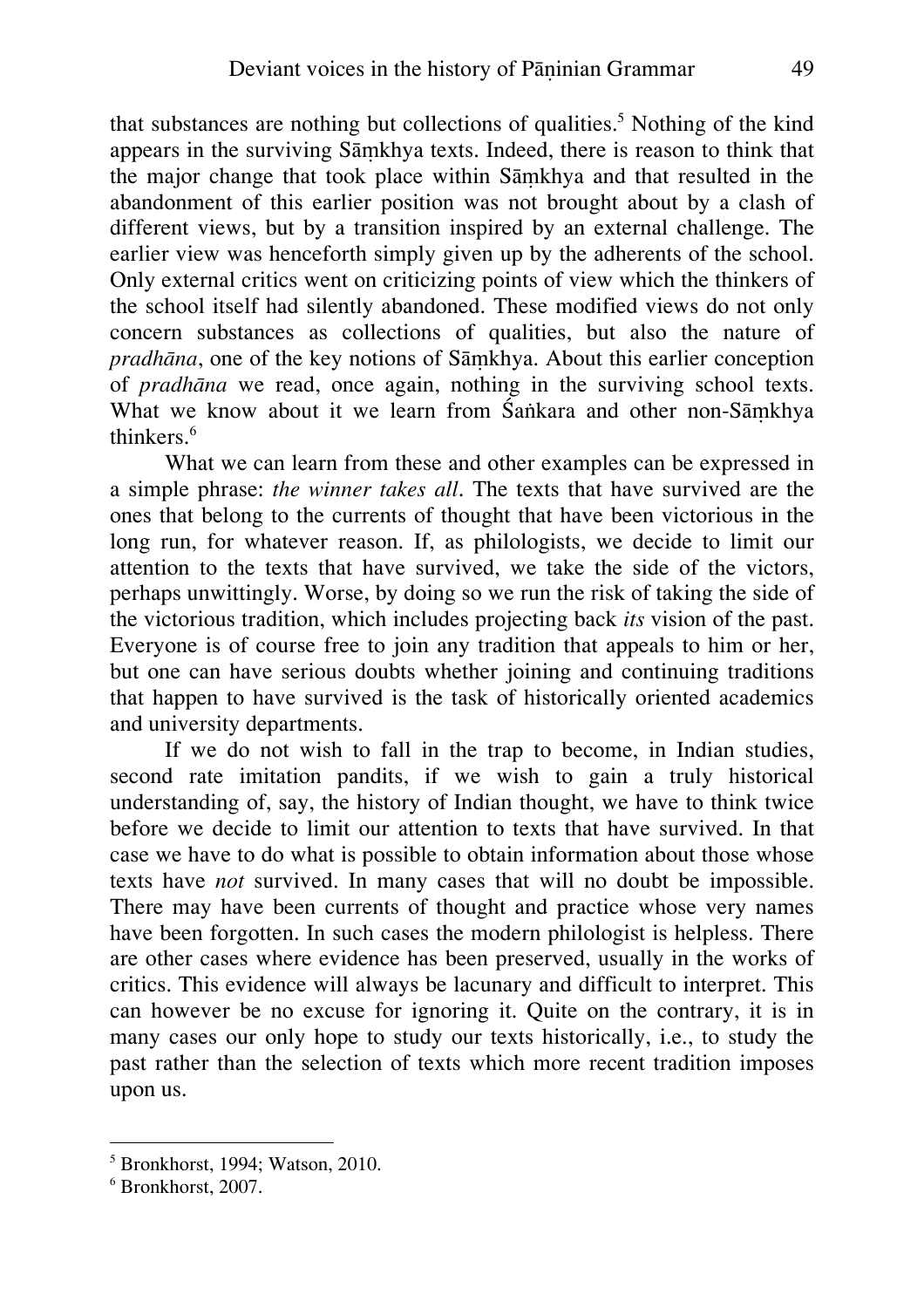This long introduction was necessary for what follows. The history of Pāninian grammar is all too often presented as a very orderly affair. Pānini wrote his grammar. Kātyāyana and Patañjali discussed it in their commentaries and tried to improve upon it in certain details. For subsequent commentaries nothing much remained to be done beyond elaborating and refining Patañjali's observations.

This is the vision of its past which the orthodox Pāninian tradition as it exists today presents and favours. My claim is that it is a simplification of a historical development that was more complex than that. This vision leaves out inconvenient elements, not primarily with the intention to distort historical reality, but more through lack of interest in developments that were considered "incorrect". Lack of interest, as we have seen, leads to loss of texts, so that in the end only minor references in other works allow us to reconstruct what really happened.

Note, to begin with, that I am concerned in this lecture with Pāṇinian grammar. There may have been grammarians who disagreed with Pāṇini and wrote their own grammars, but I am not concerned with them. I wish to talk of those who looked upon Pāṇini's text as point of departure. These grammarians, who belonged all of them to the Pāninian tradition, were yet divided into different groups that did not always see eye to eye. The fundamental discord concerned Patañjali's Mahābhāṣya. The tradition which we now consider orthodox accorded full authority to Patañjali, more even than to Pānini. This is for the first time stated in so many words by Kaiyata, more than a millennium after Patañjali. Half a millennium before Kaiyata, and more than half a millennium after Patañjali, Bhartrhari (or rather, the author of the Vrtti, who may have been different from him) made a reference to a problem connected with the preservation of the Mahābhāṣya or its interpretation. Bhartr̥hari may have been the first to write a commentary on the Mahābhāṣya. He certainly stands somewhere near the beginning of the apotheosis of the Mahābhāṣya that characterises henceforth orthodoxy.

This, then, was the development within the Pāninian tradition that would come to prevail. This victory was not however clear from the beginning. It did come, and from that moment onward no one in the Pāṇinian tradition was interested in the works of the heretics any longer. And works that inspire no interest get lost, as we have seen. There may be only one early work belonging to this alternative tradition that has survived: the Paribhāṣāvr̥tti or Paribhāṣāsūcana attributed to Vyāḍi, most recently edited by Dominik Wujastyk (1993). The reason it has survived may well be that its differences from the orthodox tradition are minimal and do not attract attention. Only a detailed analysis of the surviving texts can bring to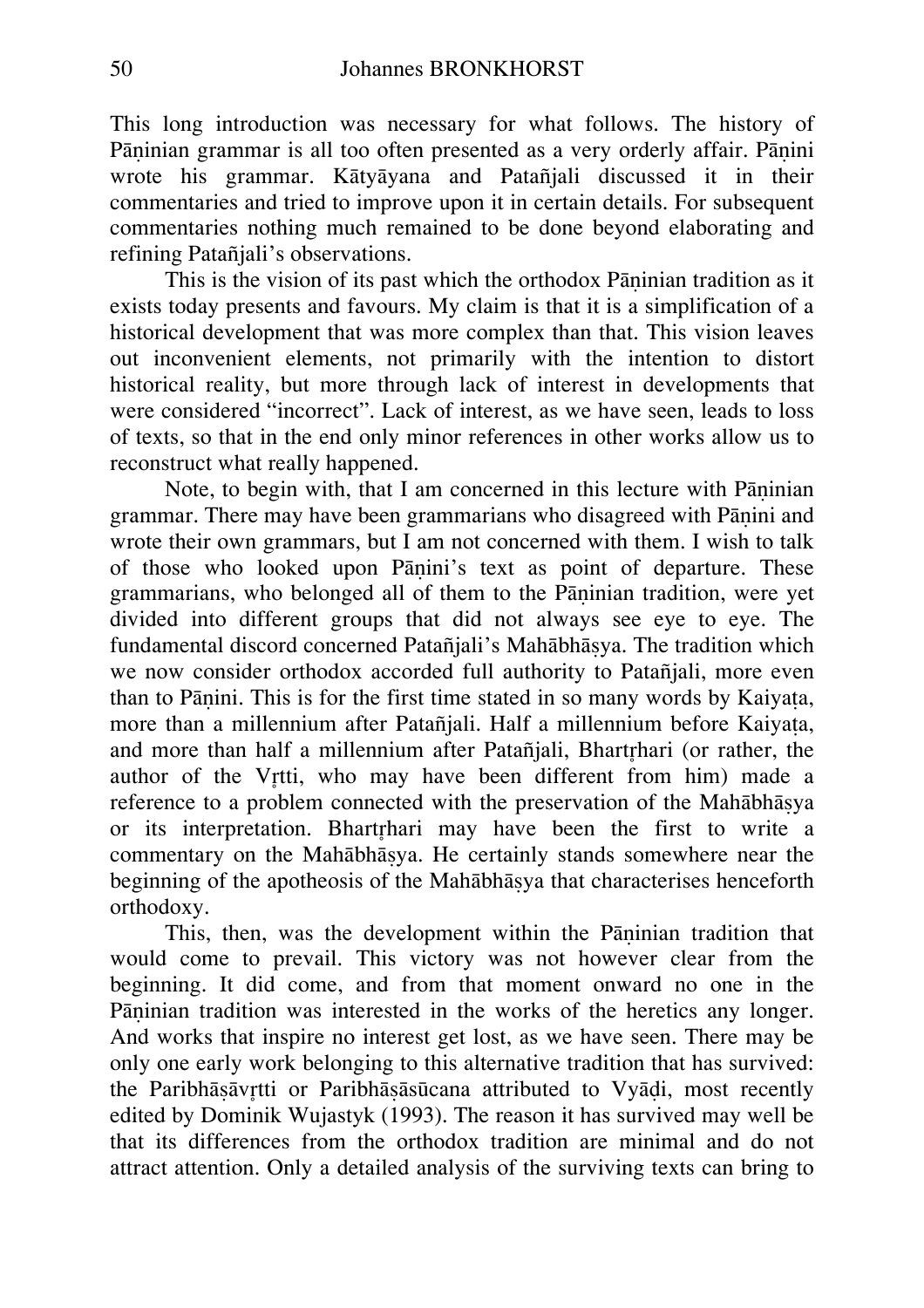light positions and ideas belonging to the non-orthodox Pāninian grammarians: their works are lost.

I have tried to collect some of these non-orthodox positions in a few publications, basing myself initially on relatively early sources: Candra's grammar, the Kāśikā and, of course, Bhartrhari's commentary on the Mahābhāsya.<sup>7</sup> This led me to the inevitable conclusion that these nonorthodox positions had been elaborated before the earliest of these three sources, Candra. In those publications the question could not be raised whether everything changed from one day to the next with the appearance of Candra's grammar and Bhartrhari's commentary on the Mahābhāsya. A priori that does not seem likely, for why should grammarians who do not recognise the Mahābhāṣya as authoritative change their minds suddenly? For lack of sources the question remained hypothetical.

Recently I have been able to make some progress in this matter. Jayanta Bhatta's Nyāyamañjarī contains a few passages that criticise a grammarian. They are elucidated by Cakradhara's Nyāyamañjarīgranthibhaṅga, which provides much precise information and informs us that the grammarian was called Udbhaṭa. Cakradhara's most important passage is unfortunately corrupt, but there can be no doubt that Udbhata allowed himself great liberty in interpreting Pānini's sūtras so as to accommodate the formation of certain difficult words. He uses such tricks as dividing a rule in two (*yogavibhāga*), of changing the wording of a sūtra, and of deciding that a recalcitrant word is an indeclinable (*nipāta*). Cakradhara disagrees with these interpretations and presents the correct orthodox explanation of those same words.<sup>8</sup>

Udbhaṭa obviously belongs to the non-orthodox grammarians within the Pāṇinian tradition, who felt not bound by Patañjali's Mahābhāṣya. However, Udbhata is much more recent than Candra and Bhartrhari. E. A. Solomon (1978) situates him in "the final quarter of the eighth century and the first quarter of the ninth century" or somewhat later, i.e., around the year 800 CE. This would imply that the deviant tradition of Pāninian grammar had not stopped at the time of Candra and Bhartrhari, i.e. before the middle of the first millennium. On the contrary, this case suggests that it had continued until at least the ninth century. From, say, the fifth to the ninth century, it appears, at least two Pāṇinian traditions existed side by side, the one orthodox, the other non-orthodox. The term "orthodox" here means that the grammarians concerned looked upon Patañjali's Mahābhāṣya as their guiding light. The non-orthodox grammarians may have studied the

<sup>7</sup> Bronkhorst, 1983; 2002; 2002a; 2004; 2009; 2009a.

<sup>8</sup> Bronkhorst, 2008.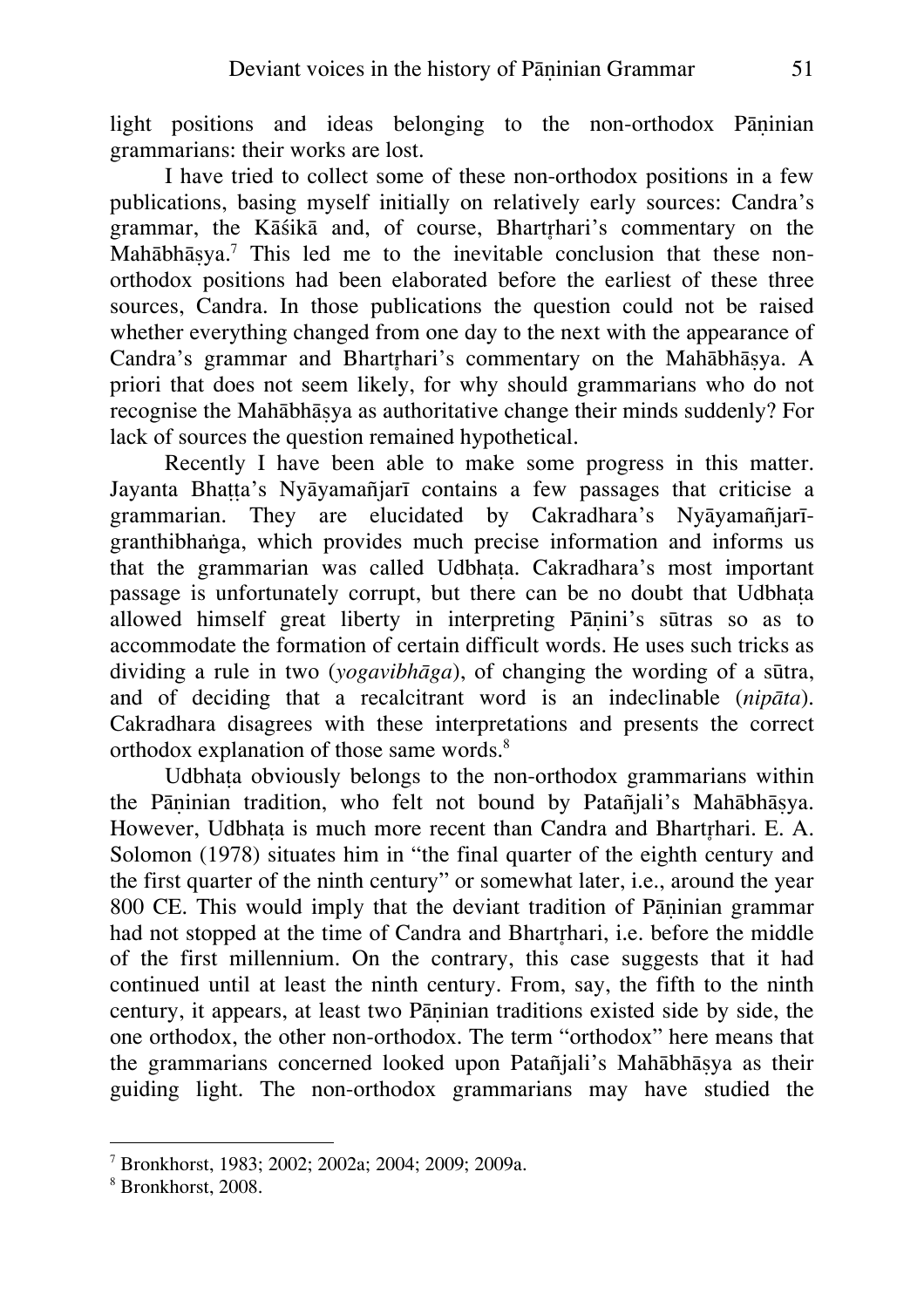Mahābhāṣya, but they felt free to deviate from it wherever they considered that necessary or advantageous. They even felt free to modify Pāṇini's sūtras, like Patañjali long before them. In a certain way they continued along the lines of Patañjali, unlike the orthodox grammarians, who were extremely hesitant to look upon themselves as being on a par with that scholar.

The paper read by Jan Houben at the ICHoLS conference in Potsdam suggests that lack of respect for Patañjali survived not only Bharthari, but Kaiyata as well. The Prakriyā-Sarvasva of Nārāyana Bhatta belongs to the  $16<sup>th</sup>$ -17<sup>th</sup> century, yet does not refer to Patañjali and shows a pronounced willingness to interpret Pānini freely. Though not being an extremist like Udbhata, it would seem that Nārāyana Bhatta remained unaffected by the domination of Patañjali, and this at a very recent period. One would be keen to know what influences Nārāyana Bhatta acknowledges, and the results of Houben's investigations are eagerly awaited.<sup>9</sup>

It is a pity that we know so little about the non-orthodox grammarians. Only a few of their texts have survived, no doubt because subsequent generations lost interest. No one copied their works, with the final result that modern scholars have long been able to think that the history of Pāninian grammar was satisfactorily described by the caricatural picture which I presented to you earlier. In reality the development was more complex. We can only hope that future research will keep this in mind.

### References

- BASHAM, A. L. 1951 *History and Doctrines of the Ājīvikas. A vanished Indian religion*, reprint: Delhi, Motilal Banarsidass 1981.
- BRONKHORST, Johannes 1983 "On the history of Pāninian grammar in the early centuries following Patañjali", *Journal of Indian Philosophy* 11, 357-412.
- BRONKHORST, Johannes 1994 "The qualities of Sāṃkhya", *Wiener Zeitschrift für die Kunde Südasiens* 38, 309-322.
- BRONKHORST, Johannes 2002 "The Cāndra-vyākaraṇa: some questions", in *Indian Linguistic Studies: Festschrift in Honor of George Cardona*, Madhav M. DESHPANDE & Peter E. HOOK (ed.), Delhi, Motilal Banarsidass, 182-201.
- BRONKHORST, Johannes 2002a "Pāṇini's grammar: from meaning to utterance", *Annali* (Università degli Studi di Napoli "L'Orientale") 62, 29-39.
- BRONKHORST, Johannes 2003 "Ājīvika doctrine reconsidered", in *Essays in Jaina Philosophy and Religion*, Piotr BALCEROWICZ (ed.), Delhi, Motilal Banarsidass, 153-178.

 $9$  See also Houben, 2008a; 2012.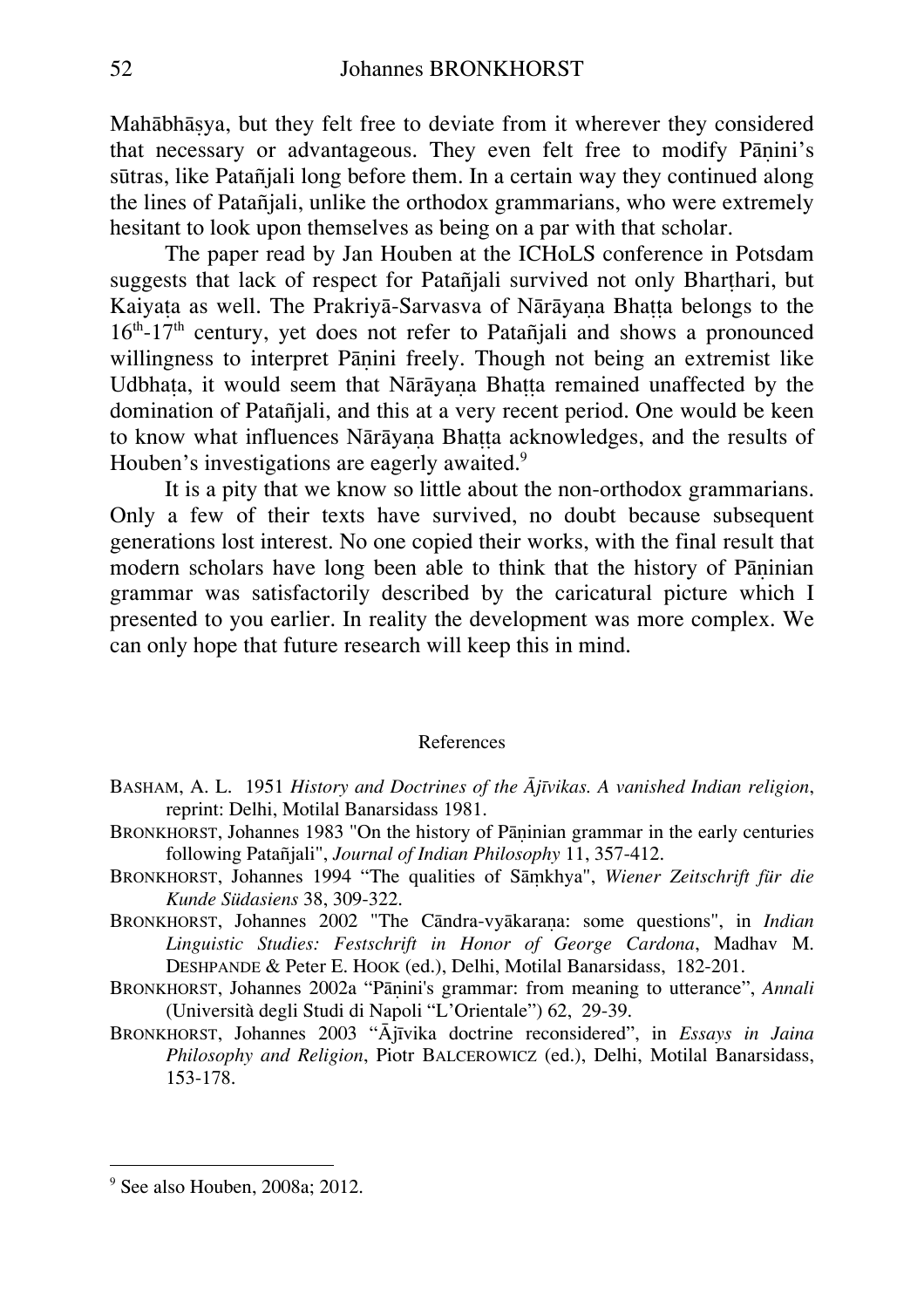- BRONKHORST, Johannes 2004 "More on the sources of the Kāśikā", in *Problems in Vedic and Sanskrit Literature*, Maitreyee DESHPANDE (ed.), Delhi, New Bharatiya Book Corporation, 47-54.
- BRONKHORST, Johannes 2007 "On the nature of *pradhāna*", in *Expanding and Merging Horizons: Contributions to South Asian and Cross-Cultural Studies in Commemoration of Wilhelm Halbfass*, Karin PREISENDANZ (ed.), Vienna, Austrian Academy of Sciences Press, 373-381.
- BRONKHORST, Johannes 2007a *Greater Magadha. Studies in the culture of early India*, Leiden, Brill.
- BRONKHORST, Johannes 2007b "Echoes of Ājīvikism in medieval Indian philosophy", *Theatrum Mirabiliorum Indiae Orientalis: A volume to celebrate the 70<sup>th</sup> birthday of Professor Maria Krzysztof Byrski*, Monika Nowakowska & Jacek Woźniak (ed.), Warszawa, Komitet Nauk Orientalistycznych Polskeij Akademii Nauk, 239- 248.
- BRONKHORST, Johannes 2008 "Udbhata, a grammarian and a Cārvāka", in *Linguistic Traditions of Kashmir: Essays in memory of pandit Dinanath Yaksha, Mrinal Kaul* & Ashok Aklujkar (ed.), New Delhi, D. K. Printworld, 281-299.
- BRONKHORST, Johannes 2009 "The importance of the Kāśikā", in *Studies in the Kāśikāvṛtti. The Section on Pratyāhāras: Critical Edition, Translation and Other Contributions*, Pascale Haag & Vincenzo Vergiani (ed.), Firenze, Società Editrice Fiorentina, 129-140.
- BRONKHORST, Johannes 2009a "Critique et transmission textuelles dans la tradition pāṇinéenne", in *Écrire et transmettre en Inde classique*, Gérard Colas & Gerdi Gerschheimer (ed.), Paris, École française d'Extrême-Orient, 269-286.
- HOUBEN, Jan E. M. 2008 "Pāṇinian grammar of living Sanskrit: features and principles of the Prakriyā-Sarvasva", Paper read at ICHoLS XI, Potsdam 2008.
- HOUBEN, Jan E. M. 2008a "Bhattoji Dīksita's 'small step' for a grammarian and 'giant leap' for Sanskrit grammar", *Journal of Indian Philosophy* 36, 563-574.
- HOUBEN, Jan E. M. 2012 "On the bahiranga-rule in Pāninian grammar: Nāgesa and Nārāyaṇa", in *Devadattīyam: Johannes Bronkhorst Felicitation Volume*, François Voegeli et al. (ed.), Bern, Peter Lang, 79-105.
- SOLOMON, E. A. 1978 "Bhaṭṭa Udbhaṭa", *Annals of the Bhandarkar Oriental Research Institute* 58-59, 985-992.
- WATSON, Alex 2010 "Rāmakaṇṭha's concept of unchanging cognition (*nityajñāna*): Influence from Buddhism, Sāṃkhya and Vedānta", in *From Vasubandhu to Caitanya: Studies in Indian philosophy and its textual history*, Johannes Bronkhorst & Karin Preisendanz (ed.), Delhi, Motilal Banarsidass, 79-120.
- WUJASTYK, Dominik 1993 Metarules of Pāninian Grammar. The Vyādīyaparibhāsāvrtti, critically edited with translation and commentary, 2 vols., Groningen, Egbert Forsten.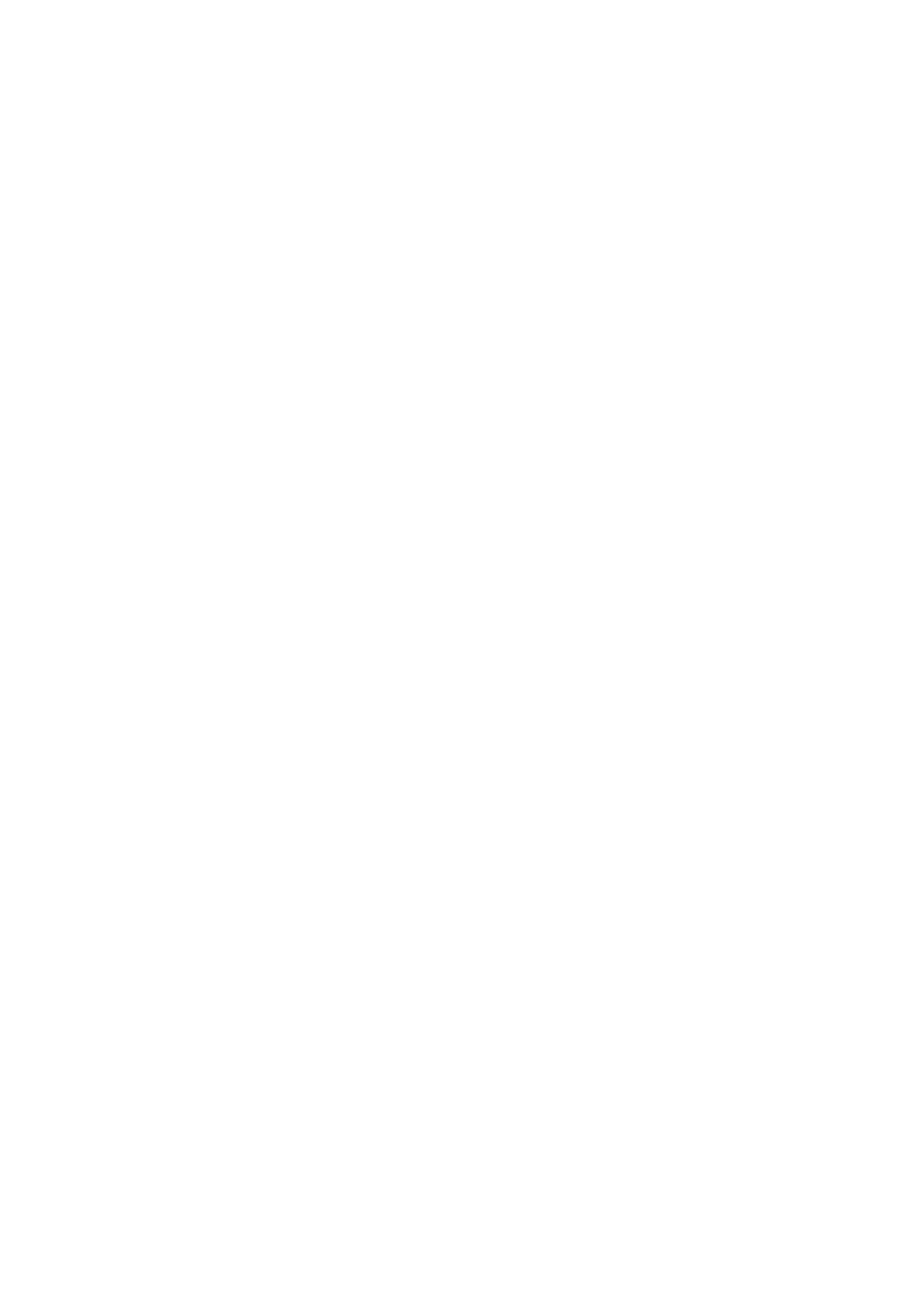